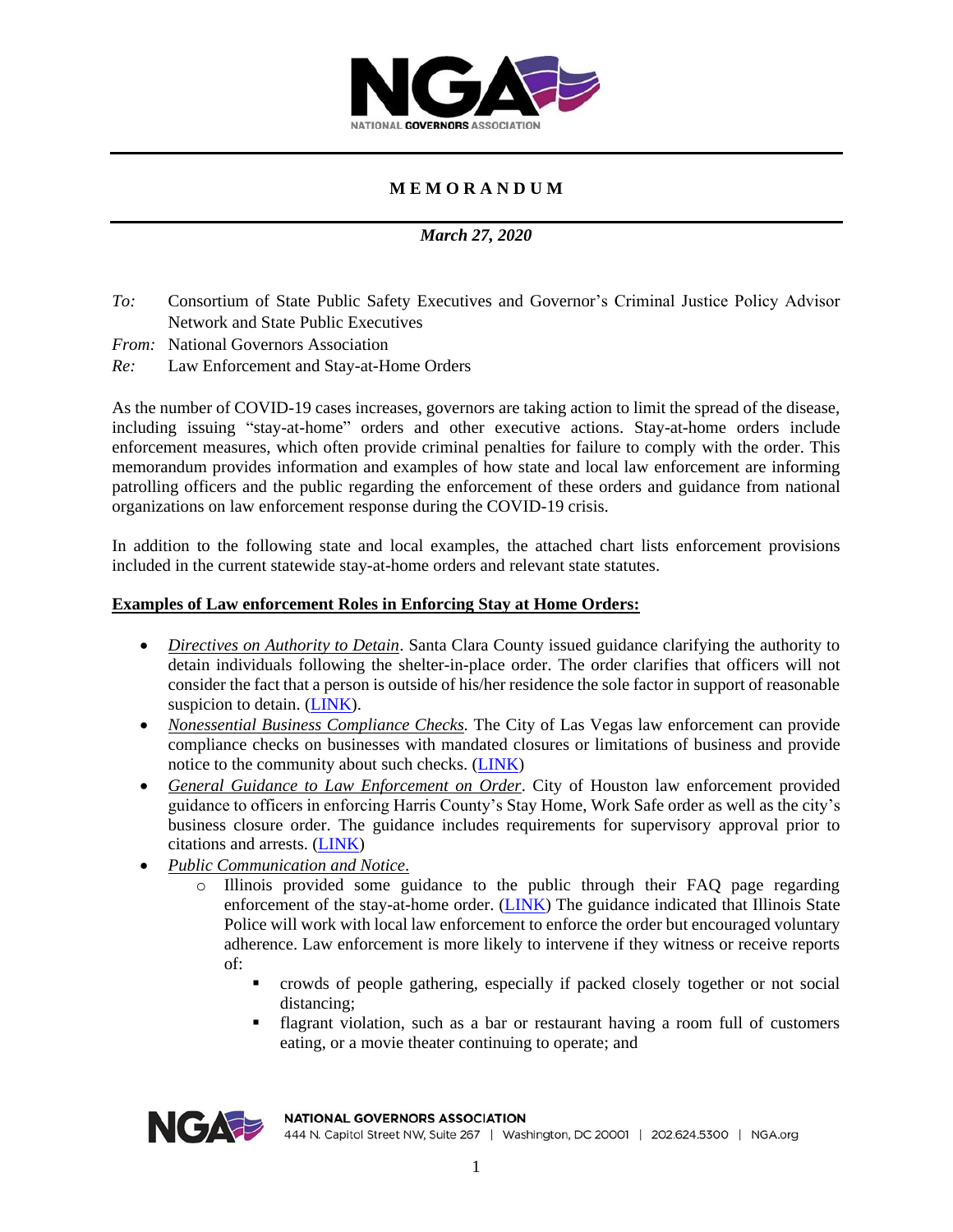- employees being asked to report to work in-person where the business is not supposed to be open or appropriate social distancing precautions are not taking place.
- o Similarly, **Oregon** state police provided guidance to the public on enforcement of the stayat-home order. Through this guidance the state police responded to frequently asked questions, including: "Are police arresting or ticketing people in public or in violation of the Governor's Executive Order?" [\(LINK\)](https://katu.com/news/local/oregon-state-police-answers-faqs-related-to-stay-at-home-order)
	- "People that violate the Governor's Order in an Emergency Declaration could be arrested or cited, which is a C Misdemeanor—the lowest level of criminal conduct designation. All Oregon law enforcement are united on the premise that police action is extremely undesirable, and we hope to educate Oregonians if congregating in violation of the Governor's Order. Citation or arrest would be an extreme last resort if a person failed to comply with the lawful direction of a police officer."

### **Guidance from federal agencies and national organizations:**

- International Association of Chiefs of Police: Law enforcement agencies should work closely with their public health partners at the state and local level to gain a clear understanding of the specific order(s) and penalties for violations as well as how best to respond to violations at the local level *(Source: IACP, COVID-19: Law Enforcement's Role in Enforcing Public Health Protections) [\(LINK\)](https://www.theiacp.org/sites/default/files/IACP_Covid-19_Enforce_Protections.pdf)*
- International Association of Chiefs of Police: Legal precedence generally provides that law enforcement officers may enforce compliance should a person fail to comply with a quarantine order. The officer should maintain a copy of the order and a clear understanding of how it is to be enforced. *(Source: IACP, COVID-19: Law Enforcement's Role in Enforcing Public Health Protections) [\(LINK\)](https://www.theiacp.org/sites/default/files/IACP_Covid-19_Enforce_Protections.pdf)*
- Bureau of Justice Assistance: Coordinated communications, establishing mechanisms to share information across agencies at the state and local level. Public information officers (PIOs) from law enforcement, fire, and public health departments, local hospitals, and other local agencies can work to ensure that agency representatives are delivering consistent and complementary messages about the emergency. *BJA, Communication and Public Health Emergencies: A Guide for Law Enforcement [\(LINK\)](https://bja.ojp.gov/sites/g/files/xyckuh186/files/Publications/PERF_Emer_Comm.pdf)*

### **Additional general guidance on local law enforcement decision making processes in response to COVID-19:**

• The Burlington, North Carolina Police Department has used the Critical [Decision](https://www.policeforum.org/assets/BurlingtonPDCDM.pdf) Making Mode[l](https://www.policeforum.org/assets/BurlingtonPDCDM.pdf) [\(CDM\)](https://www.policeforum.org/assets/BurlingtonPDCDM.pdf) to guide officers' response during the COVID-19 pandemic. Their guidance uses the same structure as the [standard](https://www.policeforum.org/icat-module-2) CDM, with specific recommendations on applying the five steps of the CDM to the COVID-19 response.

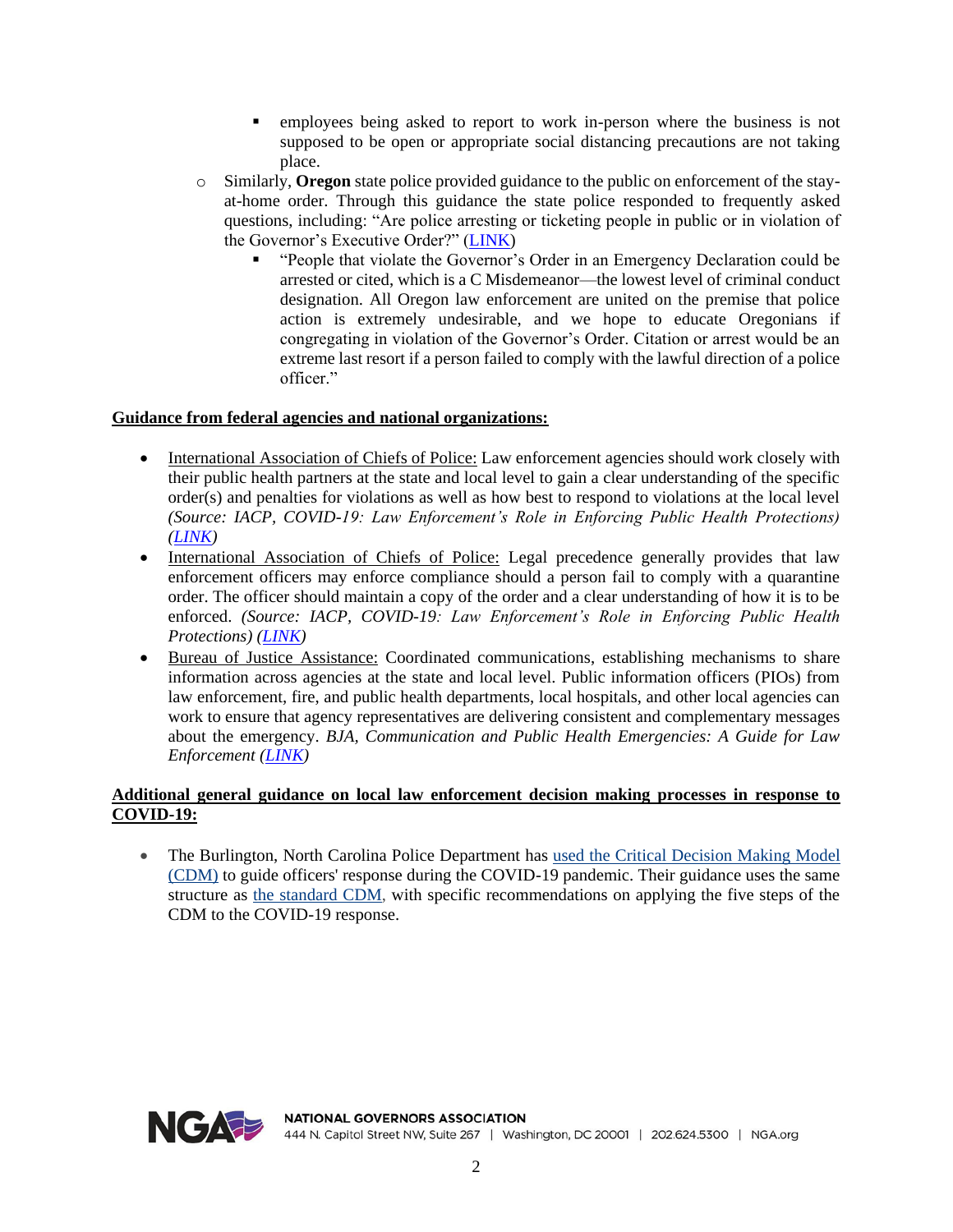| <b>State</b> | <b>Date</b> | Order                                                                                                                                                                                                                                                             | <b>Enforcement</b><br>Order                                                                                                                                                                                                                                                                                                                                                                                                                                           | <b>Relevant Statute</b>                                                                                                                                                                                                                                                                                                                                                                                                                                             |
|--------------|-------------|-------------------------------------------------------------------------------------------------------------------------------------------------------------------------------------------------------------------------------------------------------------------|-----------------------------------------------------------------------------------------------------------------------------------------------------------------------------------------------------------------------------------------------------------------------------------------------------------------------------------------------------------------------------------------------------------------------------------------------------------------------|---------------------------------------------------------------------------------------------------------------------------------------------------------------------------------------------------------------------------------------------------------------------------------------------------------------------------------------------------------------------------------------------------------------------------------------------------------------------|
| California   | 3/19        | <b>Stay at home order</b>                                                                                                                                                                                                                                         | Language<br>Enforced pursuant to CA law,<br>including but not limited to,<br>Government<br>Code<br>Section<br>8665                                                                                                                                                                                                                                                                                                                                                    | "Any person who violates any of the<br>provisions of this chapter or who<br>refuses or willfully neglects to obey<br>any lawful order or regulation<br>promulgated or issued as provided<br>in this chapter, shall be guilty of a<br>misdemeanor and, upon conviction<br>thereof, shall be punishable by a<br>fine of not to exceed one thousand<br>dollars (\$1,000) or by imprisonment<br>for not to exceed six months or by<br>both such fine and imprisonment." |
| Delaware     | $3/22$      | Stay at home order<br>"with the exceptions as<br>outlined<br>below,<br>all<br>individuals<br>currently<br>living within the State of<br>Delaware are ordered to<br>shelter in place, at their<br>home<br>place<br><b>or</b><br>of<br>residence"                   | This Order has the force and<br>effect of law. Any failure to<br>comply with the provisions<br>contained in a Declaration of a<br>State of Emergency or any<br>modification to a<br>Declaration of a State<br>- of<br>Emergency<br>constitutes<br>a<br>criminal offense. 20 Del. C. §§<br>3115(b);<br>3116 (9); 3122; 3125. State and<br>local law enforcement agencies<br>are authorized to enforce the<br>provisions of any Declaration<br>of a State of Emergency. | "Take such action and give such<br>directions to state and local law-<br>enforcement officers and agencies<br>as may be reasonable and necessary<br>for the purpose of securing<br>compliance with this chapter;"                                                                                                                                                                                                                                                   |
| Hawaii       | 3/23        | Stay at home order<br>all persons within the<br>State of Hawai'i<br>are<br>ordered to stay at home or<br>in<br>their place of residence<br>except as necessary to<br>maintain continuity of<br>operations of the<br>federal<br>critical<br>infrastructure sectors | Any person violating these<br>rules shall be guilty of a<br>misdemeanor as<br>set forth in section 127A-29,<br>HRS.                                                                                                                                                                                                                                                                                                                                                   | "Any person violating any rule of<br>the governor or mayor prescribed<br>and promulgated pursuant to this<br>chapter and having the force and<br>effect of law, shall, if it shall be so<br>stated in the rule, be guilty of a<br>misdemeanor. Upon conviction, the<br>person shall be fined not more than<br>\$5,000, or imprisoned not more<br>than one year, or both."                                                                                           |
| Illinois     | 3/20        | Stay at home order<br>With the exceptions as<br>outlined<br>below,<br>all<br>individuals<br>currently<br>living in the state of<br>Illinois are ordered to                                                                                                        | This order may be enforced by<br>state and local law enforcement<br>pursuant to, inter alia, section 7,<br>section 18, and section 19 of<br>Illinois<br>the<br>Emergency<br>Management Agency Act, 20<br><b>ILCS 3305</b>                                                                                                                                                                                                                                             |                                                                                                                                                                                                                                                                                                                                                                                                                                                                     |

# **COVID-19 Stay at Home Orders and Enforcement Language**



NGA PER MATIONAL GOVERNORS ASSOCIATION<br>444 N. Capitol Street NW, Suite 267 | Washington, DC 20001 | 202.624.5300 | NGA.org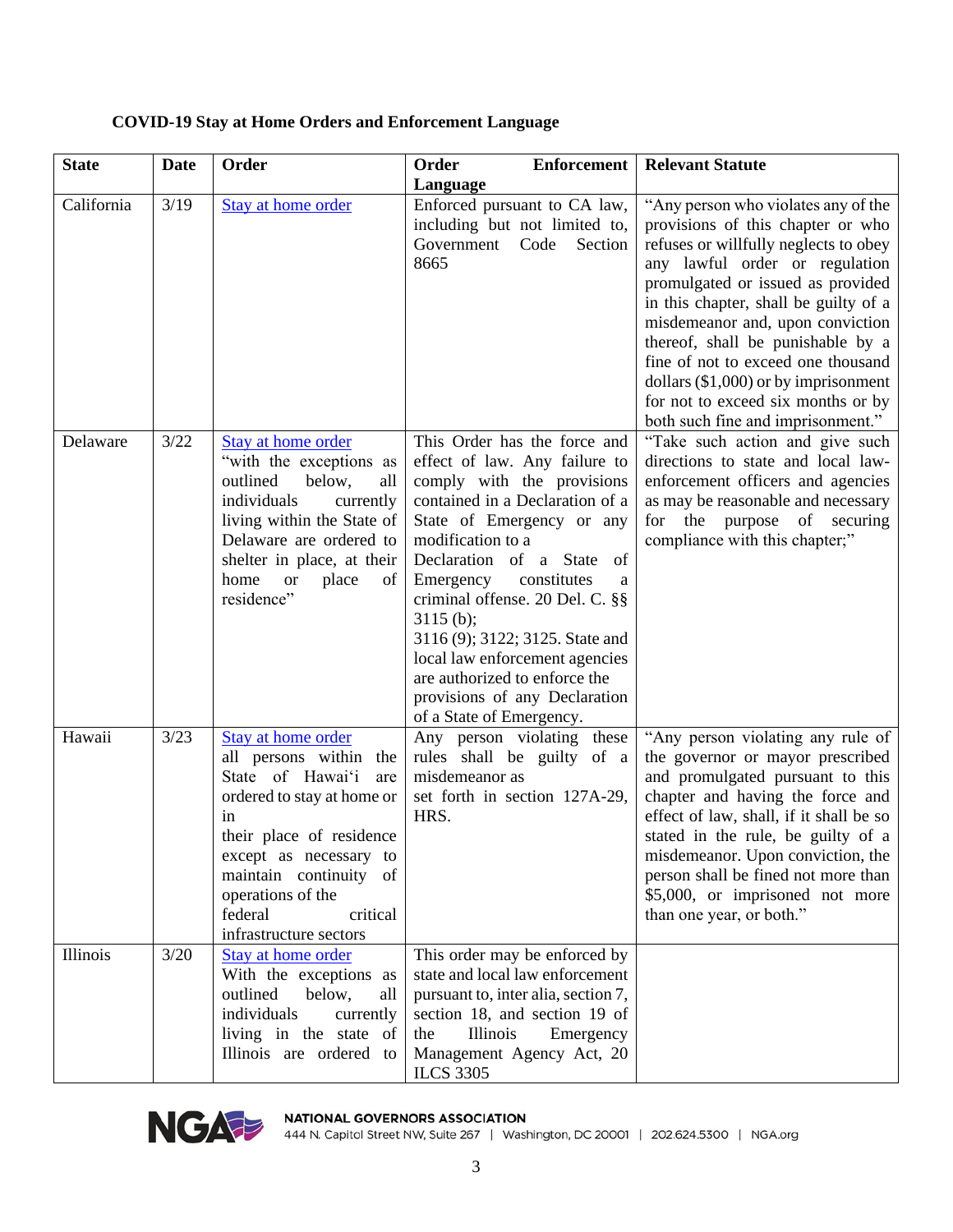|            |      | stay at home or at their<br>place of residence                                                                                                                                                                 |                                                                                                                                                                                                                                                                                                                                                                                                                                                                                                               |                                                                                                                                                                                                                                                                                                                                                                                                                                                                                                  |
|------------|------|----------------------------------------------------------------------------------------------------------------------------------------------------------------------------------------------------------------|---------------------------------------------------------------------------------------------------------------------------------------------------------------------------------------------------------------------------------------------------------------------------------------------------------------------------------------------------------------------------------------------------------------------------------------------------------------------------------------------------------------|--------------------------------------------------------------------------------------------------------------------------------------------------------------------------------------------------------------------------------------------------------------------------------------------------------------------------------------------------------------------------------------------------------------------------------------------------------------------------------------------------|
| Indiana    | 3/23 | Stay at home order<br>With<br>exceptions<br>as<br>outlined<br>all<br>below,<br>individuals<br>currently<br>living in the state of<br>Indiana are ordered to<br>stay at home or their<br>place of residence     | This executive order may be<br>enforced by Stat and local law<br>enforcement, as well as other<br>governmental entities such as<br>state and local departments of<br>health to the extent set forth in<br>Indiana law, including, but not<br>limited to, the Emergency<br>Disaster Law.<br>However, with respect to the<br>in-person dining prohibition<br>that was set forth in Executive<br>Order 20-04, it shall<br>be<br>enforced pursuant<br>the<br>to<br>process described in Executive<br>order 20-10. | Executive order 20-10 directs local<br>boards of health to enforce dining in<br>restrictions by first issuing an order,<br>then a citation, and if still<br>noncompliant, issuing an order to<br>close the facility.                                                                                                                                                                                                                                                                             |
| Louisiana  | 3/22 | Stay at home order<br>All individuals within the<br>state of Louisiana are<br>under a general stay at<br>order<br>home<br>and<br>are<br>directed to stay home<br>unless performing<br>an<br>essential activity | office<br>The Governor's<br>of<br>homeland<br>security<br>and<br>emergency<br>preparedness<br>is<br>directed to ensure compliance<br>with<br>order,<br>this<br>and<br>is<br>empowered to exercise<br>all<br>authorities pursuant to La. R.S.<br>29:721, et seq., and La. R.S.<br>29:760, et seq.                                                                                                                                                                                                              | "The director of the Governor's<br>Office of Homeland Security and<br>Emergency Preparedness<br>may,<br>pursuant to the Administrative<br>Procedure Act, adopt such rules and<br>regulations as are necessary to<br>implement his authority under the<br>provisions of this Chapter and such<br>authority as the governor shall<br>designate to him pursuant to the<br>provisions of this Chapter and the<br>Louisiana Homeland Security and<br><b>Emergency Assistance and Disaster</b><br>Act" |
| Michigan   | 3/23 | Stay at home order<br>all individuals currently<br>living within the<br>State of Michigan are<br>ordered to stay at home or<br>at their place of residence                                                     | Consistent with MCL 10.33<br>and MCL $30.405(3)$ , a willful<br>violation of this order is a<br>misdemeanor.                                                                                                                                                                                                                                                                                                                                                                                                  | The violation of any such orders,<br>rules and regulations made in<br>conformity with this act shall be<br>punishable as a misdemeanor,<br>where such order, rule or regulation<br>states that the violation thereof shall<br>constitute a misdemeanor<br>A person who willfully disobeys or<br>interferes with the implementation<br>of a rule, order, or directive issued<br>by the governor pursuant to this<br>section is guilty of a misdemeanor.                                           |
| New Jersey | 3/21 | Stay at home order<br>All New Jersey residents<br>shall remain home or at<br>their place of residence                                                                                                          | Penalties for violations of this<br>Executive Order may<br>be<br>imposed under, among other<br>statutes, N.J.S.A. App. A:9-49<br>and -<br>50.                                                                                                                                                                                                                                                                                                                                                                 | Violate any other provision of this<br>act declared herein to be unlawful--<br>shall be adjudged a disorderly<br>person and shall be subject to<br>imprisonment for a term not to<br>exceed 6 months or shall pay a fine                                                                                                                                                                                                                                                                         |



NGA PER MATIONAL GOVERNORS ASSOCIATION<br>444 N. Capitol Street NW, Suite 267 | Washington, DC 20001 | 202.624.5300 | NGA.org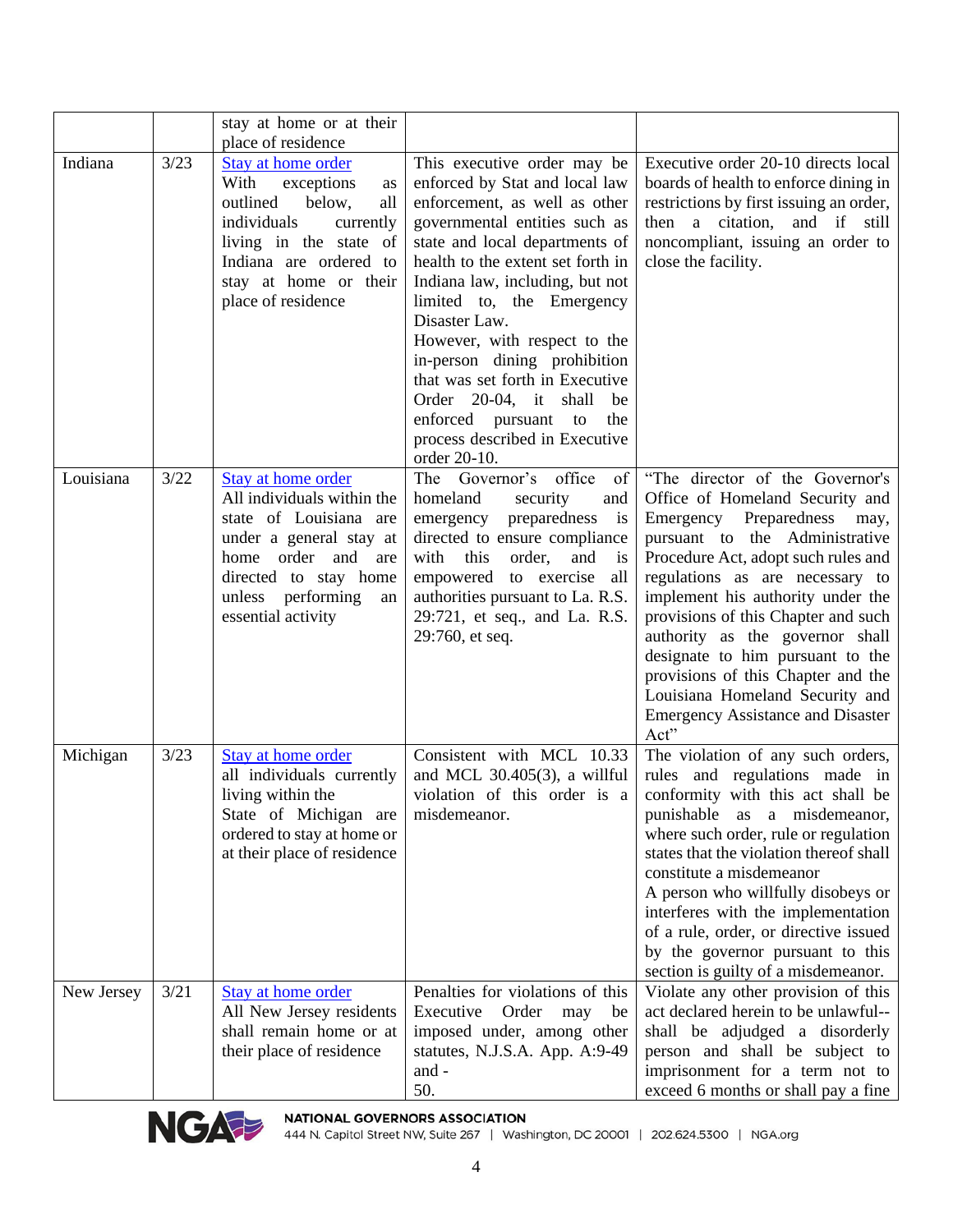|            |      |                                                                                                                                                                                                                                                                                                                                                                                      |                                                                                                                                                                                                                                                                                                                                                                                                                         | not to exceed \$1,000.00 or to both a<br>fine and imprisonment, in the<br>discretion of the court.<br>Any person who shall knowingly<br>aid or abet another in the violation<br>of any provision of this act shall also<br>be adjudged a disorderly person and<br>punishable in the same manner as<br>the violation aided or abetted. |
|------------|------|--------------------------------------------------------------------------------------------------------------------------------------------------------------------------------------------------------------------------------------------------------------------------------------------------------------------------------------------------------------------------------------|-------------------------------------------------------------------------------------------------------------------------------------------------------------------------------------------------------------------------------------------------------------------------------------------------------------------------------------------------------------------------------------------------------------------------|---------------------------------------------------------------------------------------------------------------------------------------------------------------------------------------------------------------------------------------------------------------------------------------------------------------------------------------|
| New York   | 3/20 | Stay at home order<br>Any concentration<br>of<br>individuals outside their<br>home must be limited to<br>workers<br>providing<br>services and<br>essential<br>social distancing should<br>be practiced;                                                                                                                                                                              |                                                                                                                                                                                                                                                                                                                                                                                                                         | The governor said that businesses<br>would receive fines and shutdown<br>orders, but declined to talk about<br>penalties for individuals.<br>On<br>Saturday, Cuomo said he would be<br>paying a visit to New York City<br>himself to ensure compliance.                                                                               |
| Ohio       | 3/22 | Stay at home order<br>With exceptions outlined<br>below, all individuals<br>currently living within<br>the State of Ohio are<br>ordered to stay at home or<br>at their place of residence                                                                                                                                                                                            | This order may be enforced by<br>state and local law enforcement<br>to the extent set forth in Ohio<br>law. To the extent any public<br>official enforcing this order has<br>questions<br>regarding<br>what<br>services are prohibited under<br>this order, the director of health<br>hereby delegates to local health<br>departments the authority to<br>answer questions in writing and<br>consistent with this order |                                                                                                                                                                                                                                                                                                                                       |
| Oregon     | 3/23 | Stay at home order<br>To the maximum extent<br>possible, individuals stay<br>at home or at their place<br>of residence                                                                                                                                                                                                                                                               | Any person found to be in<br>violation of this executive<br>order is subject to the penalties<br>described in ORS 401.990                                                                                                                                                                                                                                                                                               | Any person knowingly violating<br>any provision of this chapter, or any<br>of the rules, regulations or orders<br>adopted and promulgated under this<br>chapter, shall, upon conviction<br>thereof, be guilty of a Class C<br>misdemeanor.                                                                                            |
| Washington | 3/23 | Stay at home order<br>Prohibiting all people in<br>Washington State from<br>leaving their homes or<br>participating in social,<br>spiritual and recreational<br>gatherings of any kind<br>regardless of the number<br>of participants, and all<br>non-essential businesses<br>in Washington State from<br>conducting<br>business,<br>the<br>within<br>limitations<br>provided herein | Violators of this order may be<br>subject to criminal penalties<br>pursuant to RCW 43.06.220(5)                                                                                                                                                                                                                                                                                                                         | Any person willfully violating any<br>provision of an order issued by the<br>governor under this section is guilty<br>of a gross misdemeanor.                                                                                                                                                                                         |



NGA PER MATIONAL GOVERNORS ASSOCIATION<br>444 N. Capitol Street NW, Suite 267 | Washington, DC 20001 | 202.624.5300 | NGA.org